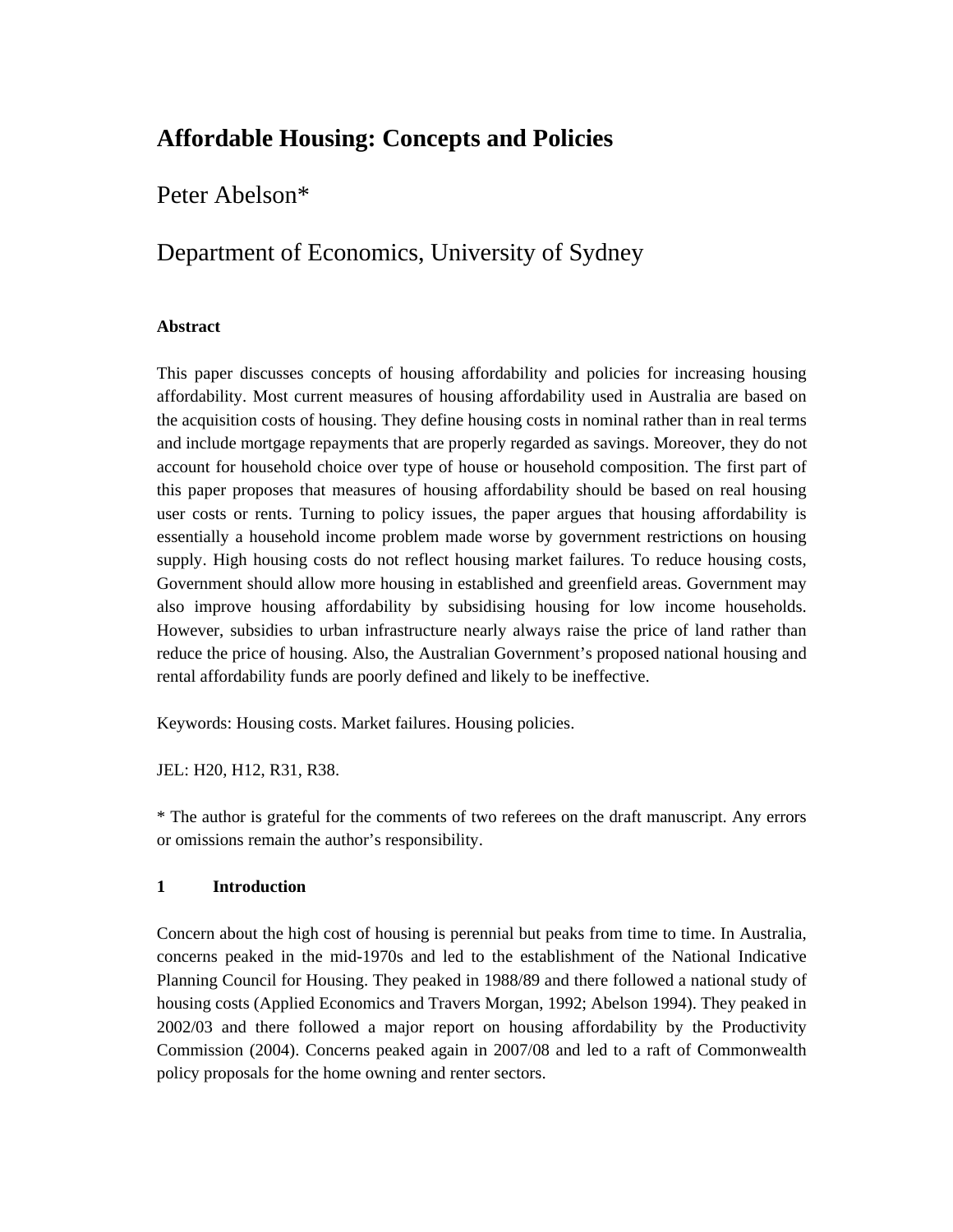A common feature of most of the concerns about housing costs and the related studies is their focus on house prices and home ownership rather than rents. However whereas the first three peaks cited above reflected a rapid rise in both nominal and real house prices in the preceding three or so years, the decline in housing affordability in 2007-08 reflected a 40 per cent increase in mortgage rates over three years when house prices in many parts of Australia were falling in real terms. However, it may also be observed that despite these periodical crises over housing costs, the home ownership rate in 2006 (at 69.8 per cent) was higher than in 1971, 1991 or 2001 and only marginally lower than in 1981 when it was 70.1 per cent (ABS, 2007).

Despite the volume of comments in the media and the regular publication of housing affordability indices by the Real Estate Institute of Australia, the Commonwealth Bank / Housing Industry Association and Bis-Shrapnel, housing affordability is poorly understood. There is no consensus about what housing affordability means and much of the discussion about affordability is based on questionable definitions and measures. Moreover, current Australian government proposals to reduce housing costs appear to be ad hoc responses to perceived problems rather than solutions based on an analysis of market and government failures in the housing sector and the major cause of low housing affordability (low household income).

This paper contains two main parts. The first part reviews the main definitions of housing affordability used in Australia and suggests how affordability can be assessed in a more meaningful way. The second part discusses policies for increasing housing affordability.

#### **2 Housing Affordability: Concepts and Measures**

This section outlines the main concepts of housing affordability used in Australia, provides a critique of these concepts, and then provides alternative measures of housing affordability based on real user costs or rents.

#### **Housing affordability introduced**

The Australian Housing, Local Government and Planning Ministers (2006) defined affordable housing as:

- housing that is appropriate for the needs of a range of low and moderate income households; and
- priced so that households are able to meet other essential basic living costs.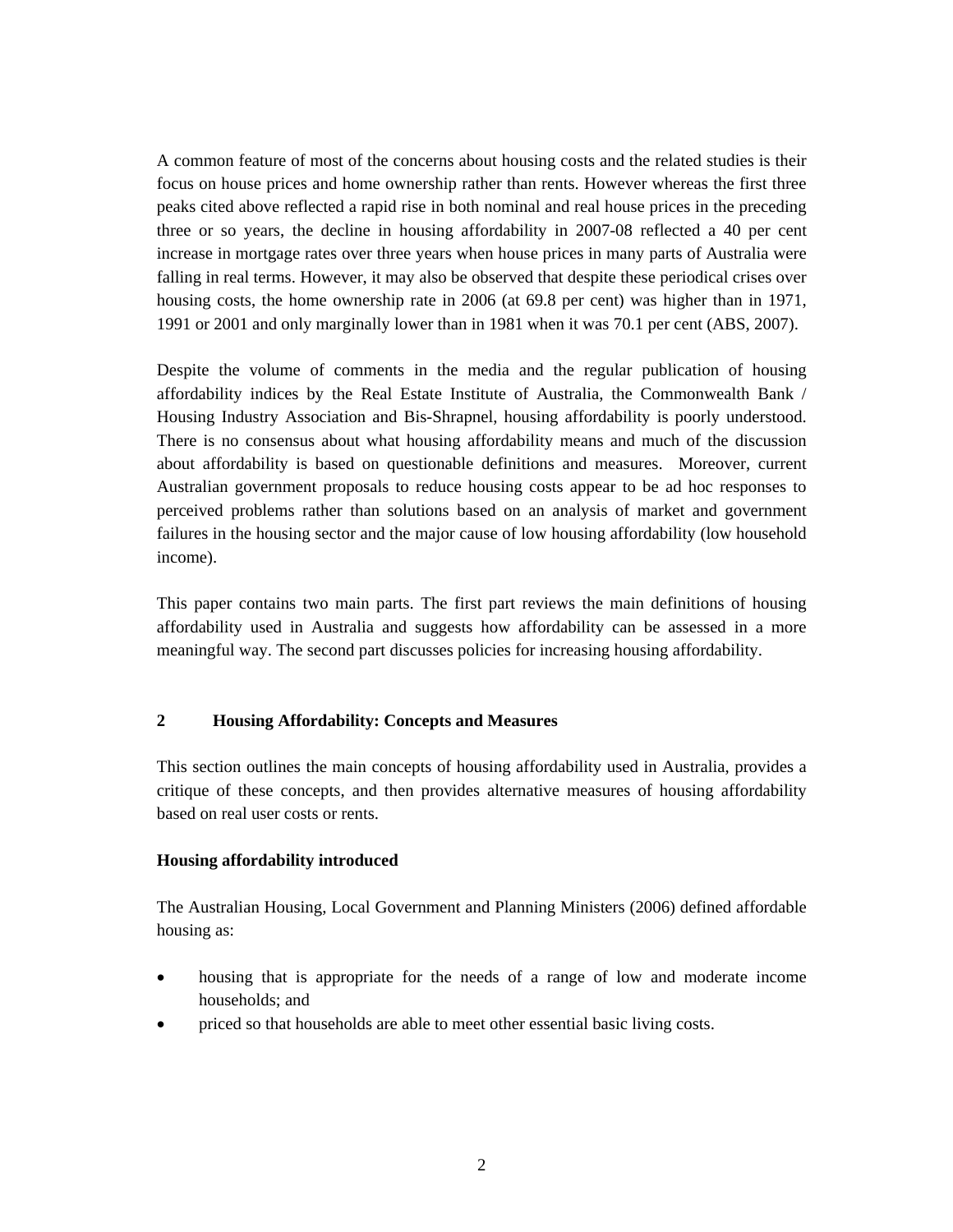This is doubtless a generally acceptable high level definition, but it lacks specific or operational guidelines.

Perhaps the simplest definition of housing affordability is based on the ratio of house prices to income. For example, the Productivity Commission (2004) estimated that for Australia as a whole the ratio of the median house price to average per capita income rose from about 6 in the mid-1990s to about 9 in 2004. Yates (2008) estimates a fourfold growth in this ratio between 1960 and 2006. Note that this measure of affordability relates house prices to individual rather than to household income. Also it is a relative measure. Neither of these reports defines a house price to income ratio that is affordable.

The UK Office of the Deputy Prime Minister (2005) defined affordability in a similar way but focused more on lower income households as "the ratio of lower quartile house price to incomes". The report (Appendix 1) estimates that this ratio was around 8 in London and the South East compared with just below 6 in the Midlands and about 4.5 in the North of England. These ratios had risen substantially in all regions since the mid-1990s, typically by about 50 per cent but by more in London than in the North. However, the report does not prescribe a house price to household income ratio that is not affordable.

A major weakness of the house price – income ratio, as the Productivity Commission (2004) acknowledged, is that it ignores the cost of housing finance. The approximately 40 per cent fall in real interest rates in Australia between the mid-1990s and 2004 was a significant driver of the increase in house prices (Abelson et al. 2005). It also largely offset the cost effect of the higher house prices.

Measuring housing affordability by the ratio of housing costs (defined in various ways) to household income allows for both house prices and the cost of housing finance. In their survey of housing affordability, Marks and Sedgwick (2008) state that "using a standard measure of housing stress – a household is defined as being in housing stress if housing costs exceed 30 per cent of income". The Australian Council of Social Services (ACOSS et al., 2007) adopted the same definition.

Of course, housing costs and income need to be defined.<sup>[1](#page-2-0)</sup> For renters, housing costs are rental payments. For home owners, housing costs are widely taken to be mortgage repayments plus interest payments. However, as we will see, there are several problems with this definition of housing costs. Turning to household income, Marks and Sedgwick (2008) define this as equivalised disposable household income. This definition of income seems conceptually appropriate (Abelson, 2008) but equivalence requires judgments about household equivalence and there may be practical problems in estimating equivalised disposable household income.

 $\overline{a}$ 

<span id="page-2-0"></span> $<sup>1</sup>$  It is not clear how Marks and Sedgwick (2008) or ACOSS (2007) define housing costs.</sup>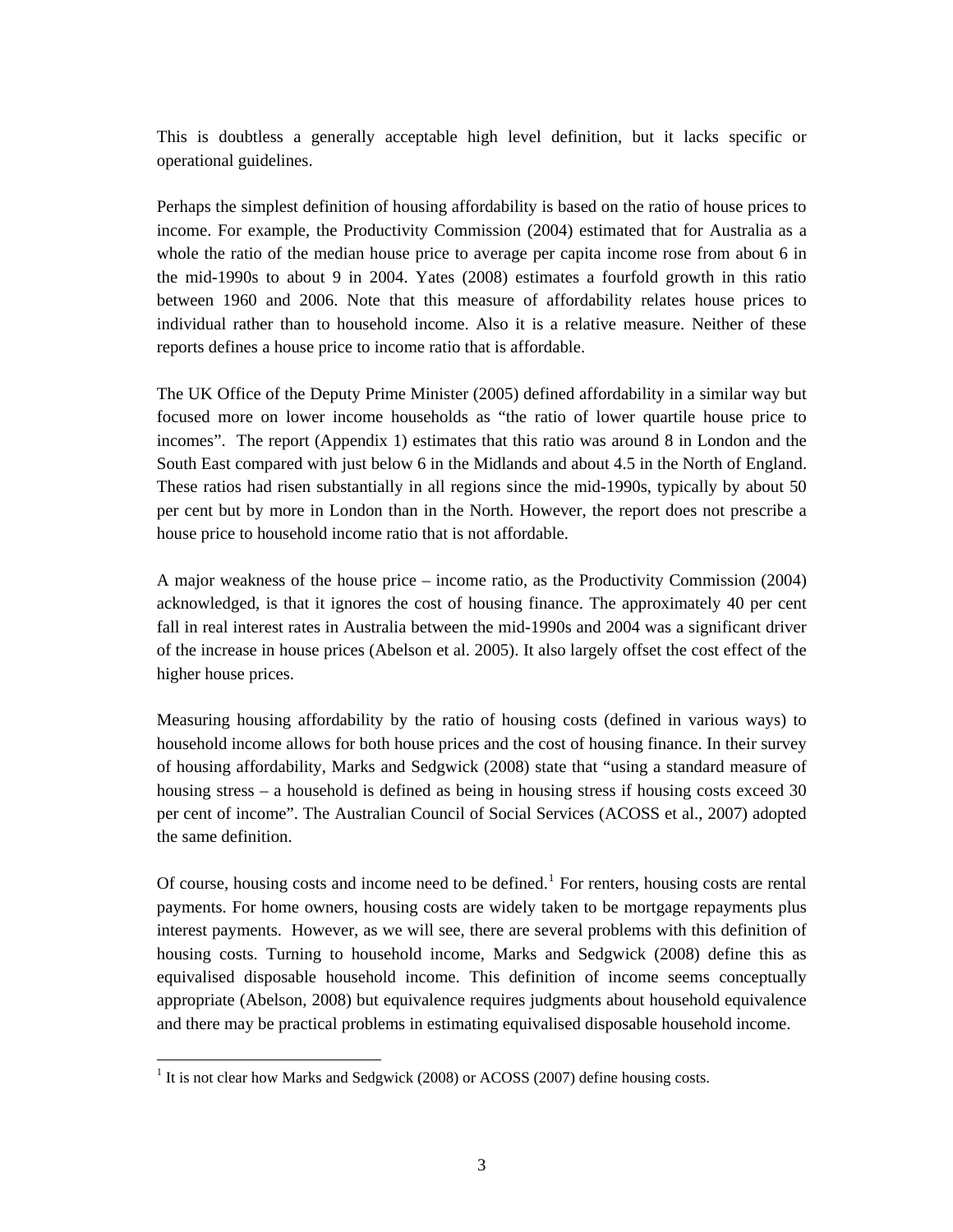Moreover, as Marks and Sedgwick (2008) acknowledge, the judgment that housing costs in excess of 30 per cent of household income represent "housing stress" is arbitrary. Indices of housing affordability avoid this arbitrary judgment but can provide only measures of relative housing affordability over time and place. The three most common such indices in use in Australia are:

- 1. The Real Estate Institute of Australia and AMP Home Loan Affordability Index: the ratio of median family income to average new loan repayments.
- 2. The Commonwealth Bank of Australia and Housing Industry of Australia Housing Affordability Index: the ratio of average disposable income per household to the income required to meet repayments on a 25 year loan for 80 per cent of a median price home purchased by first home buyers.
- 3. The Bis-Shrapnel Home Loan Affordability Index: the proportion of full-time male earnings needed to meet the mortgage repayments on a 'typical' housing loan.

Another index that is sometimes used is the deposit gap. This is the difference between the price of a typical dwelling and the maximum loan that could be repaid from average household income expressed as a proportion of that income (see Yates, 2008, Figure 2 for some estimates).

#### **Observations on the housing affordability measures**

These (home-ownership) affordability indices share several weaknesses. They are based on the costs of acquiring housing rather than on estimates of real housing user costs. They also ignore the alternative of rental costs. As we will see, these home ownership indices are biased measures of housing cost and affordability.

The interest payments in these affordability indices are based on nominal rather than real interest rates. Holding house prices constant, affordability as defined above always declines with rises in nominal interest rates. However, the component of the interest payment that reflects inflation is in effect a repayment of debt (or investment in equity). Equivalently, there is no allowance for capital gains in house prices. Suppose that a household purchases a house for \$400,000 with 100 per cent debt and pays 8 per cent interest with inflation running at 4 per cent. The nominal interest payment would be \$32,000, but (ignoring any real changes in house prices) the house price would appreciate by \$16,000 to \$416,000. The difference between the nominal interest payment and the capital appreciation is equal to the real interest rate of 4 per cent. At the end of the year, debt on the house has fallen from 100 per cent to 96.2 per cent of its market value.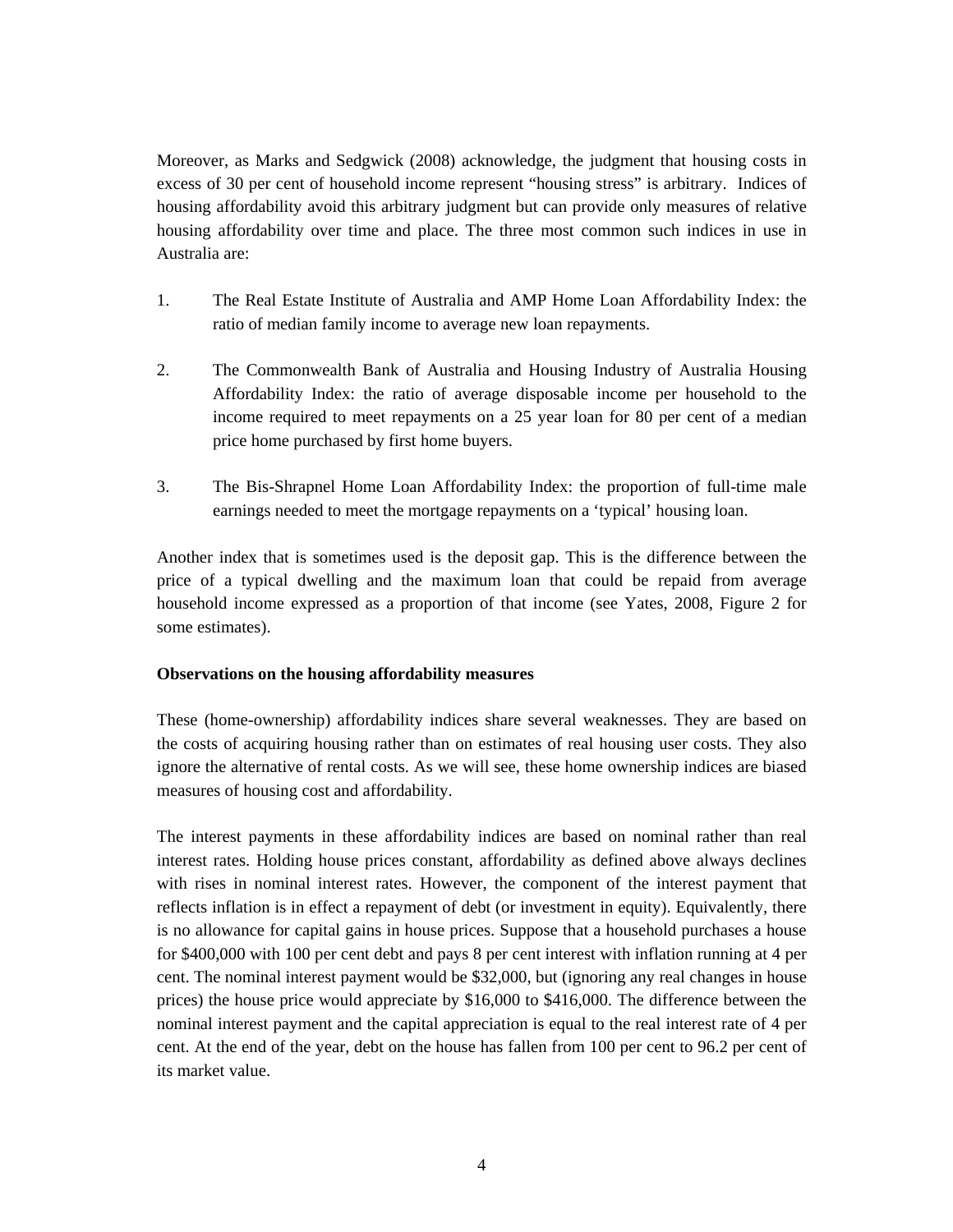All the affordability indices noted above include the principal component of mortgage repayments. However, as the ABS (2007, p.20) observed, these repayments are a "form of saving rather than a recurrent housing cost". Mortgage repayments are not included in the consumer price index. Financial liability falls as debt falls. It is true that mortgage repayments can present a short-term liquidity problem and that current household consumption may be constrained if households cannot borrow against the increased equity in the house. However, future consumption rises as a result of this saving.

It may also be noted that all the affordability measures are short-term. Interest rates may be at high end of the business cycle and expected to fall. Short-term issues are important, but less important than long-term ones.

Nor do the housing affordability measures recognize the role of household choice. As the ABS (2007) reports, between 1994-95 and 2005-06, average dwelling size in Australia increased from 2.88 bedrooms to 3.06 bedrooms per dwelling while the average household size fell from 2.69 to 2.51 persons per dwelling. This surely implies increasing housing affordability!

The price that households pay for a house reflects their preferences over house size and location relative to other budget choices. For any given level of income and housing type, some households choose to spend more in housing. Others choose inferior housing and pay less for housing. It is not clear that the former group is worse off than the latter one.

It may also be noted that none of the affordability measure allows for travel costs. Some households spend more on housing in order to reduce travel costs. Other households reduce housing costs but spend more on travel. Households that spend less on housing but more on travel may be no better off than those who spend more on housing but less on travel.

Moreover, households make choices over household size and composition. Thus household income is also a matter of choice, at least for some households.

The role of household choice is apparent from close consideration of the three main indices.

- For the REIA Home Loan Affordability Index, new loan repayments represent a choice over gearing as well as house.
- For the CBA-HIA Housing Affordability Index, the median price of dwellings purchased by first home owners is also a choice. Between the March quarter 2005 and March quarter 2007, this median dwelling price rose by 21 per cent, which was significantly higher than the rise in the median price for all dwellings. In many areas house prices did not rise by this amount.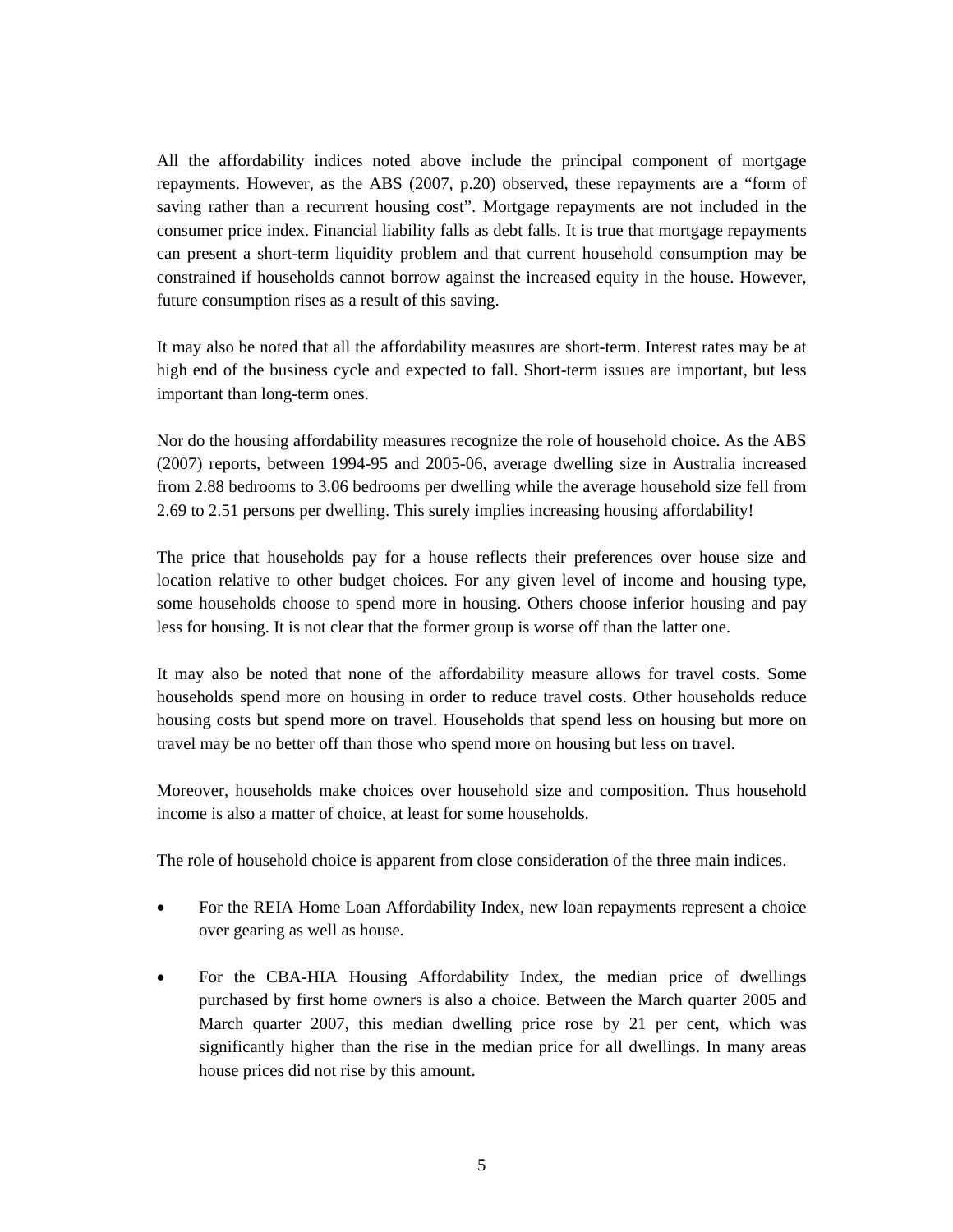For the Bis-Shrapnel Home Loan Affordability Index, a 'typical' home loan represents a choice over gearing as well as house.

All this is not to deny that housing costs are often a serious problem for lower income households. However, they are a problem for most low income households not just for households that choose to spend a high proportion of disposable income on housing.

#### **Real housing user costs**

 $\overline{a}$ 

For consumption of a durable good such as housing, the real cost is the cost of consuming housing services (as owner or renter) over a period such as a quarter or year. This is the amount that it costs to occupy a house or apartment with no change in a household's real net worth over the period.<sup>[2](#page-5-0)</sup> Equivalently, the real cost of housing is the amount of other goods and services foregone as a result of use of the house. This cost includes the loss of after-tax income from a homeowner's own equity in a house. The two main ways to estimate these costs are the user cost approach and the rental payment or equivalence approach.

As we have observed, the real user cost of housing includes *only the real component of interest rates*. It does not include that part of interest rates that represents inflation. This component is fully offset by the increase in the nominal market value of the home and in the homeowner's net equity in the home.

However, it is necessary to allow for any real depreciation or appreciation in the value of the building over the relevant period. Typically, without maintenance expenditures structures may depreciate. But with maintenance they may hold their value.<sup>[3](#page-5-1)</sup> Thus maintenance expense can be substituted for depreciation. On the other hand, land value may increase with scarcity of land. Thus, there may be some real appreciation of house prices inclusive of land values values in any period. The historic evidence is that, after allowing for maintenance expenses, real house prices appreciate by some 1 per cent per annum in Australia (Abelson et al, 2005).

Accordingly, ignoring taxes and assuming that households face a unique real interest rate, real housing user costs (*RHUC*) are a function of real interest payments and real maintenance expenses less any real increase in house values (if any).

<span id="page-5-0"></span> $2$  Arguably, the cost of housing should also include costs of commuting to work as this increases as house costs fall with distance from employment centres.

<span id="page-5-1"></span> $3$  Of course, with renovations buildings may increase in value, but this is not relevant to the considerations in this paper.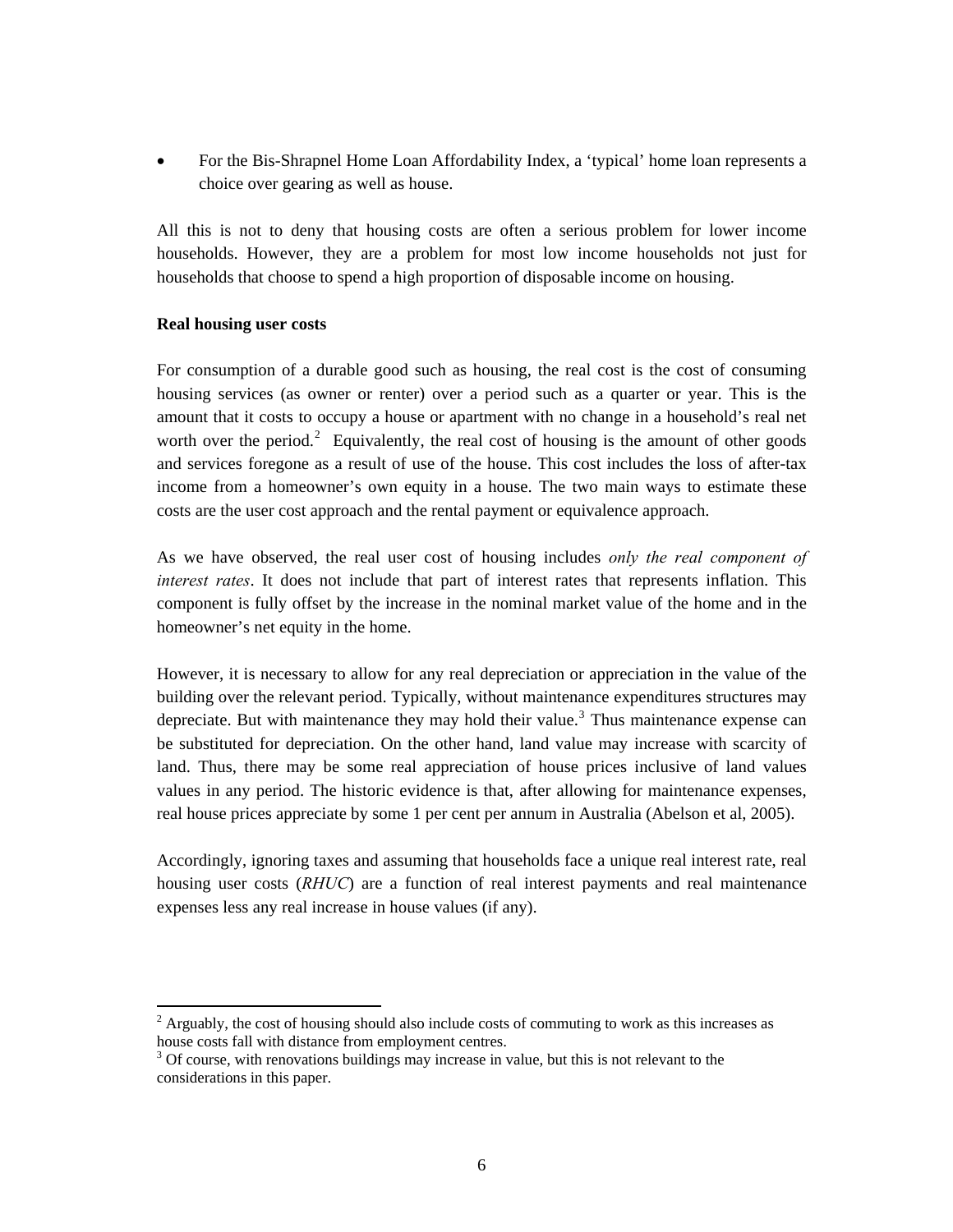$$
RHUC = P_0r + P_0 m/(I + \pi) - [(P_I)/I + \pi) - P_0]
$$
\n(1)

where

 $P =$  house price,  $r =$  the real rate of return on capital,  $m =$  nominal maintenance costs per annum as a percentage of house price,  $\pi$  = the rate of inflation per period such as a year, and Subscripts 0 and 1 denote house prices at the beginning and end of the period

Equation (1) shows housing user costs in terms of prices prevailing at the start of the period. The final term is the change in real house prices over the period. Suppose that the value of someone's house rises by 4 per cent over a year from \$400,000 to \$416,000 and that this represents 3 per cent general inflation and approximately 1 per cent real increase in value. In terms of purchasing power (or real asset value) the house at the end of the period is worth  $$416,000/1.03 = $403,884$  compared with \$400,000 at the start of the year. Thus the homeowner has increased his or her net worth and is better off by \$3884 over the year.

Actually, the net worth of the homeowner may increase by more than this. Suppose that the owner has a mortgage of 70% of the house value (\$280,000) at the start of the year and that he or she makes *no* loan repayments during the year. At the end of the year, the real cost of the mortgage is  $$280,000/1.03 = $271,844$ . The homeowner is a further \$8155 better off. Thus the net worth of the homeowner has risen by \$12,039 in terms of the prices prevailing at the start of the year.

Another way of expressing this is that the equity in the home has risen from \$120,000 (\$400,000 - \$280,000) to \$136,000 (\$416,000 - \$280,000). In terms of prices at the start of the year, the value of the equity at the end of the year is  $$136,000 / 1.03 = 132,039$ . Thus the value of equity has risen by \$12,039 in real terms (which is equivalent to the calculation above).

This increase in homeowner's equity depends only partly on the assumed real house price increase of 1 per cent. If there were **no** increase in the real house price and the house price rose to \$412,000 simply with inflation, the owner's equity would still have risen from \$120,000 to \$132,000. In real terms, the latter would be worth \$132,000 / 1.03 = \$128,155. In other words, the owner would still be better off by \$8,155 even with no loan repayments and no real increase in house prices!

This occurs because the nominal component of an interest payment (which reflects inflation) is implicitly a loan repayment. Thus if the mortgage rate is 7 per cent and the inflation rate is 3 per cent, the real rate of interest is 4 per cent and the nominal component is 3 per cent. The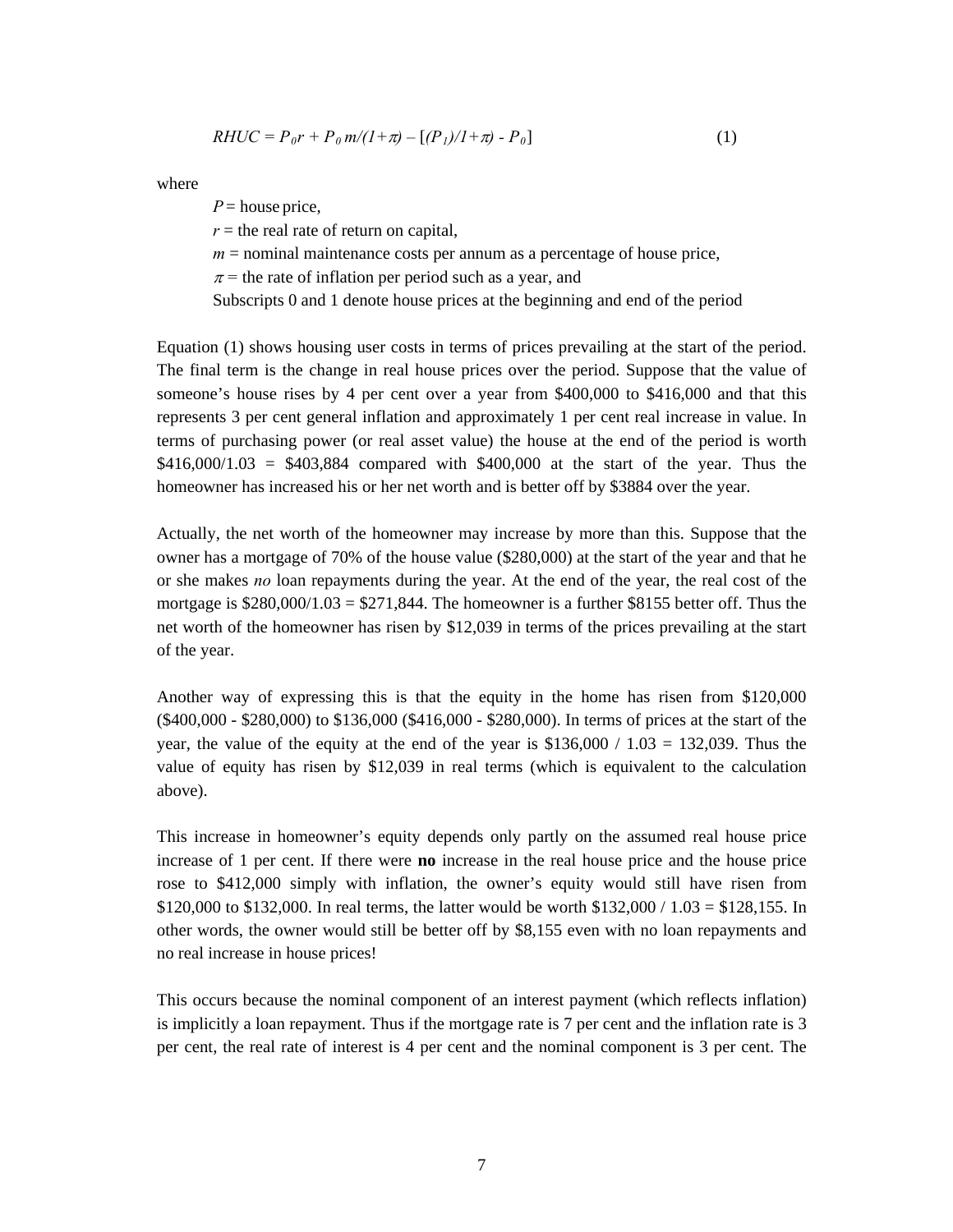real user cost of housing depends only on the real component of interest rates. The nominal component is offset by the increase in the market value of housing.

Various complications may now be introduced. Specifically we allow below that homeowners may use their own equity to finance part of the cost of the home, that the gross nominal rate of return on own investments differs from the mortgage rate, that they pay tax on nominal returns on their investments but get no tax benefit from interest payments, and that they may also pay some property taxes. Real housing user costs in any period may now be expressed as follows:

$$
RHUC = P_0 \alpha i (1-t)/(1+\pi) + P_0(1-\alpha) mr / (1+\pi) + P_0 m/(1+\pi) + P_0 l t/(1+\pi) - [(P_1)/1+\pi) - P_0]
$$
\n(2)

where

 $\alpha$  = percentage of owner's equity,

 $i =$  the nominal pre-tax return available on other uses of the homeowner's equity,

 $t =$  the marginal income tax rate of the home owner,

 $mr =$  the mortgage rate,

 $lt =$  land taxes and other property taxes per annum as a percentage of house price, and other terms are as before.

terms because tax is based on nominal values. Allowance can be made for the rate of inflation over a year (or any relevant period). Again, equation (2) shows housing user costs in terms of prices prevailing at the start of the period. These housing user costs include the costs of the owner's own equity, recurrent expenses, and changes in asset value. The equation is usually estimated initially in nominal

periods. A loan repayment reconfigures a household's balance sheet. It does not change the net worth of a household. Note that the real cost of housing does **not** include loan repayments. It is true that a household that makes a loan repayment foregoes other goods in the short run. However, a loan repayment enables a household to reduce mortgage debt and to consume more goods in the following

 $= 8.0\%$ ,  $m = 0.015$  and  $lt = 0.005$ ,  $P_1 = 416,000$  and  $\pi = 0.03$ . Suppose also that all costs are incurred at the end of the year. Then, To illustrate real housing user costs, suppose that  $P_0 = $400,000$ ;  $a = 0.3$ ,  $i = 6.0\%$ ,  $t = 0.3$ , *mr* 

 $RHUC = [(400,000 \times 0.3 \times 0.06 \times 0.7) + (400,000 \times 0.7 \times 0.08) + (400,000 \times 0.02) +$  $(400,000 \times 0.01)] / 1.03 - (416,000 / 1.03 - 400,000)$ 

 $RHUC = [5040 + 22400 + 6000 + 2000] / 1.03 - 3884 = $28,584$ So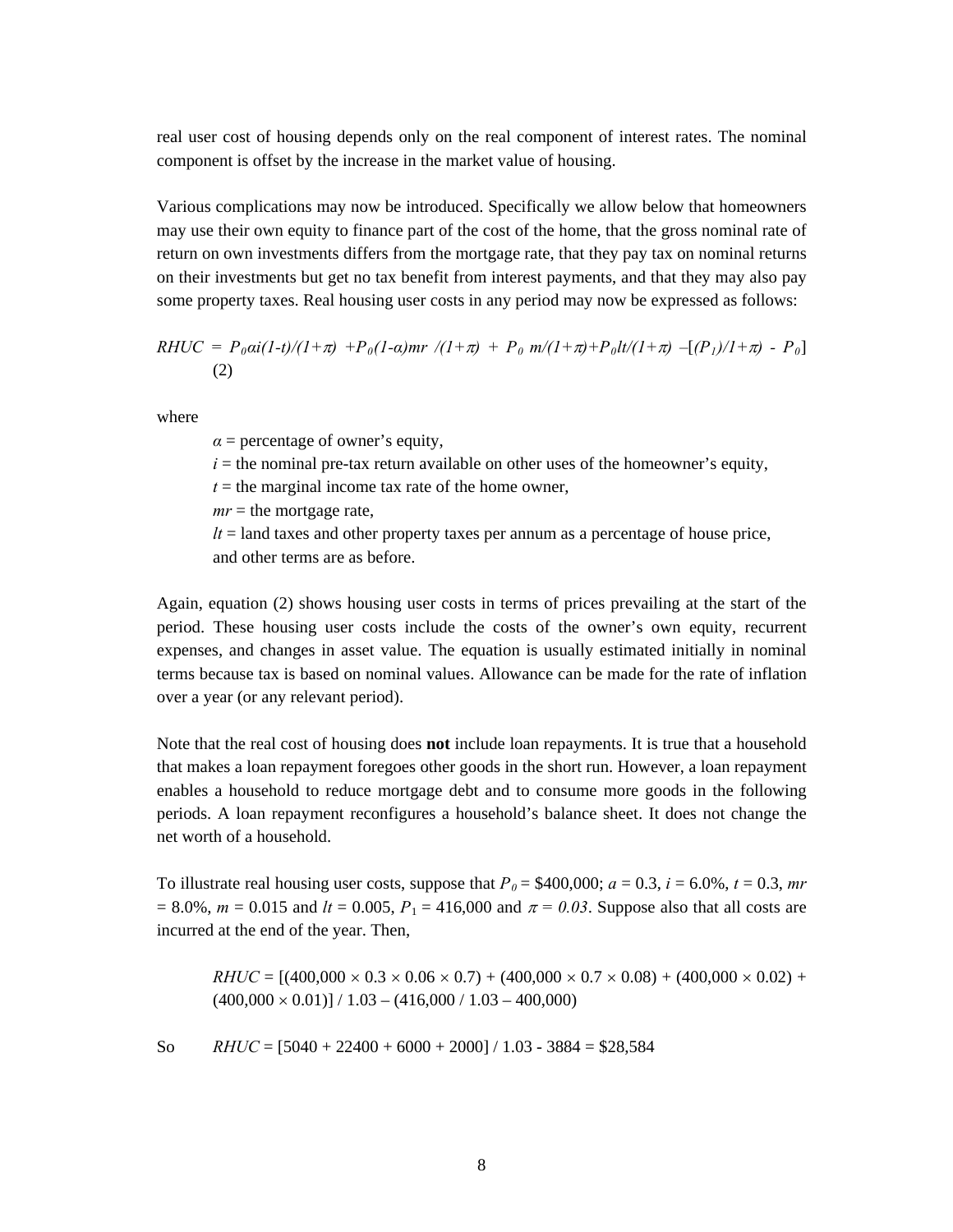In this example real housing user costs equal 7.15 per cent of the house price at the start of the year.

Clearly, the assumptions drive the results. However, generally the higher the homeowner's own equity, the lower the real housing user cost because the after-tax return on own equity is lower than the pre-tax mortgage rate.

Of course, to determine housing affordability it would be necessary to identify the costs for particular types of housing that may be deemed suitable for particular groups of households and to compare these costs with household incomes. This is discussed briefly below.

#### **Rental measures of housing affordability**

For renters, housing rents provide a ready measure of housing costs, assuming that maintenance costs and taxes are paid by the landlord. However, for any given housing type, gross rents tend to exceed homeowner housing user costs. This occurs because investor landlords will aim to equate the after–tax return on rental property with the after-tax return on other investments including their own property but they pay taxes on net rental income and on realized capital gains in rental properties. Thus landlords need to obtain a higher gross return from rental property than from their own housing.

On the other hand, imputed rents for home owners should equate to their housing user costs. If imputed rents were higher (lower) than housing user costs, homeowners would increase (reduce) their consumption of housing. Notwithstanding the differences between actual and imputed housing rents, imputed rents may be inferred from market rents for similar housing after subtracting expenses that would be incurred by a landlord in providing that income and after making various assumptions about gearing and tax rates.

#### **Concluding observations on housing affordability**

Indices based on real housing user costs or rentals provide more credible information on affordability than do indices based on housing acquisition costs. However, estimates of housing affordability require value judgments as well as estimates of housing costs.

Determination of housing stress involves four main tasks.

(i) Definition of basic acceptable housing standards for Australian households of various kinds in different locations. A critical issue here is the trade-off between housing quality and proximity to the centre of cities. Housing may be affordable in large parts of Australia but not in the centre of large cities, since inner city locations are a form of luxury good.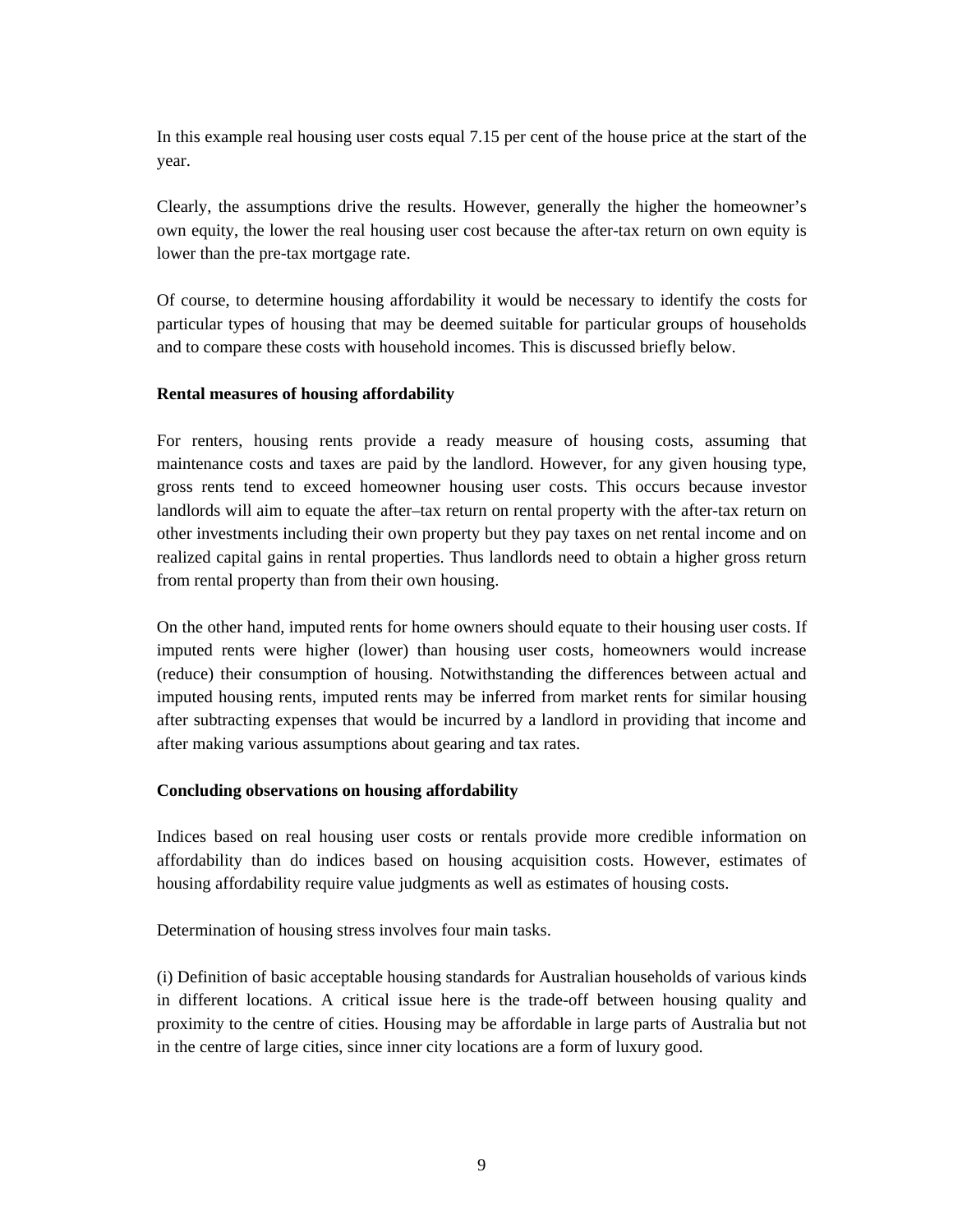(ii) Estimates of the real housing user costs or rents for each type of basic accommodation in different locations.

(iii) Estimates of the equivalised disposable household income that could afford these housing costs or rents and leave each kind of household with adequate income for other goods.

(iv) Estimates of the numbers of households in each region that can not afford adequate housing as defined in (i). This would doubtless include many households who spend less than 30 per cent of their income on housing.

Tasks (i) and (iii) involve critical value judgments. Also, the four tasks collectively would involve a significant amount of work. However, this approach is practical and would be a significant improvement on the rhetoric in much of the present discussion of housing affordability.

## **3 Housing Affordability Policies**

Clearly, to develop housing policies estimates of the low cost housing needed in the owner and rental markets by location are required. However if it is accepted, following the analyses in Marks and Sedgwick (2008) and Yates (2008), that there is an affordability problem especially for low income renter households, what policies are required?

To answer this question, the causes of the problem need to be identified. Is housing unaffordable because of market or government failures or because of low household incomes? If there are no market or government failures in the housing (or land) market, the market will produce the housing that households want at least cost. It follows that the major issue is low household income rather than inefficient housing supply.

The view of this paper is that the Australian housing market is generally competitive and efficient. There are many firms who can produce the housing that households want and there is a great deal of information about housing. There are some housing market failures due to externalities, which justify land use planning policies and in some cases slum area improvements. However these externalities are not a central issue in affordable housing.

It follows that housing affordability issues arise principally because of lack of income and to some extent because of complex housing needs. Low incomes arise from low productivity and complex needs arise most often from disability. It is a misunderstanding of the meaning of market failures to attribute the low incomes or complex needs to housing market failures. The theory of efficient markets says nothing about the distribution of income. The efficiency and equity of markets are separate issues.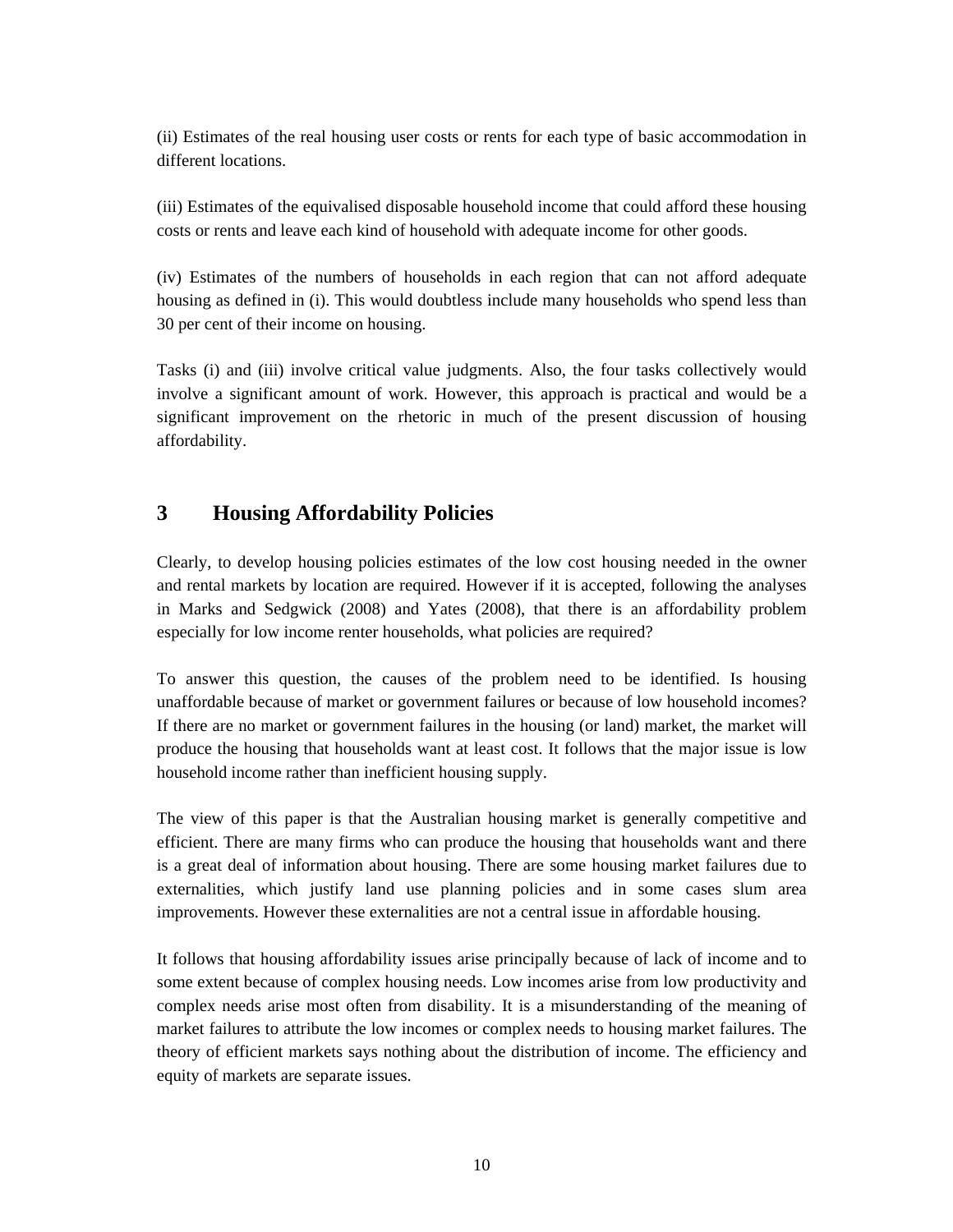However housing costs are almost certainly increased by government restrictions on housing supply. State governments around Australia restrict the supply of land for housing and urban densities (by restricting the amount of capital that can be applied to create housing on a given lot of land). Evidence of these restrictions is found in the high value of land with development rights compared with land without these rights. Also, fiscal distortions in favour of homeowners make rental properties more expensive.

#### **Policy Menu**

There are many possible ways to reduce housing costs. Some are macroeconomic policies such as reducing interest rates generally (although this may increase house prices) or restricting immigration. We review below nine policies targeted more directly at reducing housing costs. We start with the two policies that follow most directly from the analysis above, discuss five other possible policies, and conclude with a discussion of recent Australian Government initiatives. These nine policies are:

- 1. Increasing the supply of housing via less restrictive land use planning regulations.
- 2. Subsidising low-income households in owned or rented housing.
- 3. Subsidies for land development and urban infrastructure.
- 4. Providing more subsidized public housing.
- 5. Providing real interest-only loans for housing.
- 6. Reducing housing demand and rents by reducing subsidies for home owners.
- 7. Modifying or abandoning negative gearing provisions.
- 8. The Australian Government's Housing Affordability Fund.
- 9. The Australian Government's National Rental Affordability Scheme.

#### **Increasing land supply for housing by less restrictive land use planning regulations**

Several studies of house prices have found that real house prices are responsive to the quantity of the housing stock (see Girourd et al., 2006). Abelson et al. (2005), one of the cited papers, found substantial responsiveness: an elasticity of -3.6 for Australia as a whole. This indicates that a 1% increase in the total housing stock reduces real house prices by 3.6%. Most other findings reported in Girourd et al (*ibid*.) are of a similar magnitude or a little lower.

Further, there is little doubt that state government restrictions on both land supply for housing and the application of capital to land are limiting the supply of housing. The Productivity Commission (2004) found that housing land values on the urban fringes of Australian cities significantly exceeded the opportunity cost of non-residential land. In the United States, Glaeser and Gyourko (2003) found that restrictions on building in established areas are major causes of house price inflation in U.S. cities. In Sydney, three-quarters of new dwellings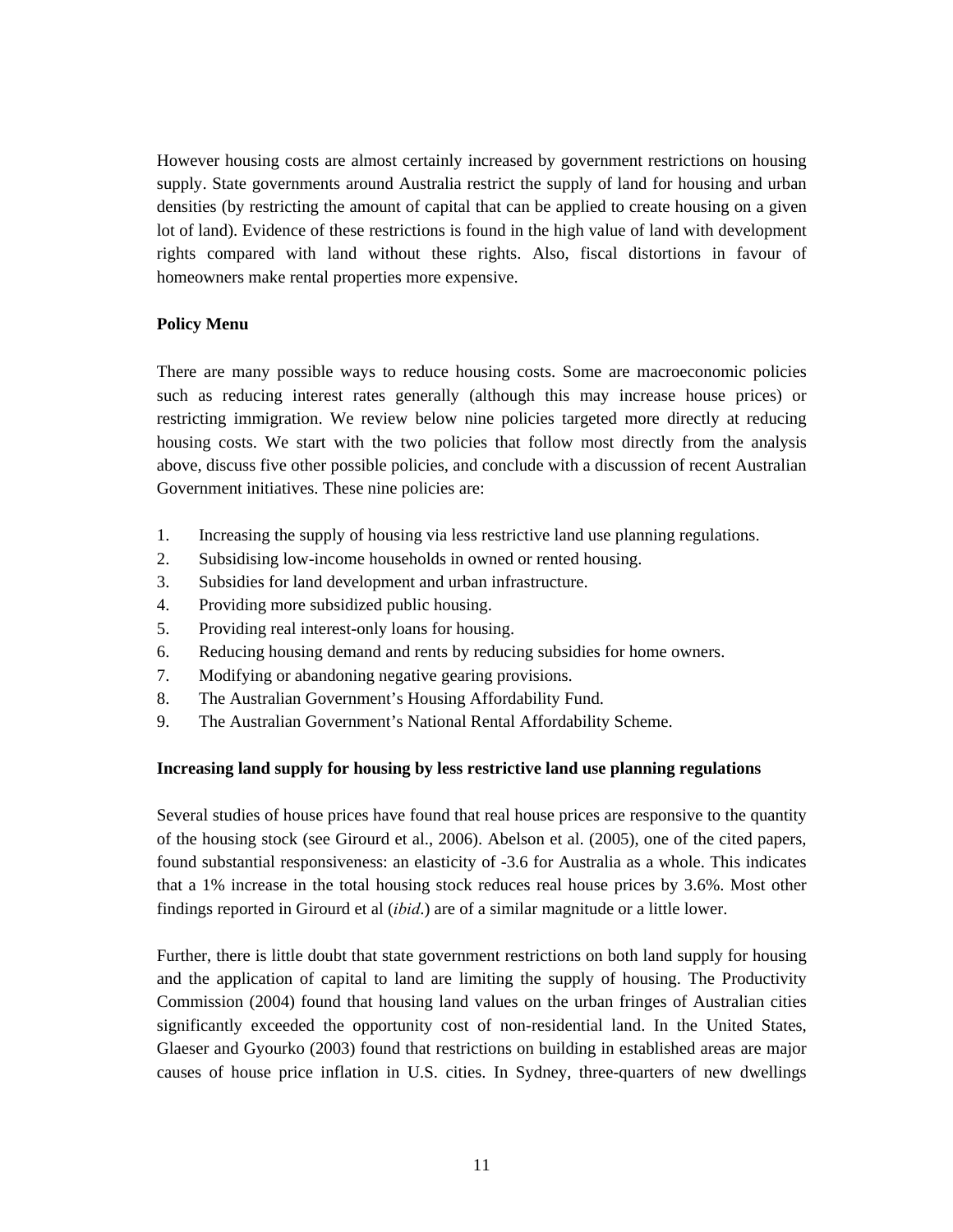including units are in established areas and the demand for housing is strongest in these areas. Thus, subject to environmental constraints, to reduce house prices governments should allow higher density housing (a greater application of capital to land) in established areas.

#### **Subsidising low-income (equivalised) households**

Given this paper's position that housing affordability is principally a household income problem, albeit made worse by government failures over land supply, subsiding housing payments for low income homeowners or renters is an appropriate policy. Subsidies should be provided directly to households in greatest need and the households can in turn choose the form of housing that best suits their needs.

Of course, to be fully effective the housing subsidies would bring about an increase in housing. If the housing supply is inelastic, subsidies will simply increase aggregate demand for housing and hence house prices. However, the subsidies will still benefit the low income households that most need housing assistance, albeit at the expense of households that would pay more for housing. Moreover, as has been stressed, in many parts of Australia government has the power to increase housing and builders will respond by increasing housing,

#### **Subsidies for land development and urban infrastructure**

Another policy that is popular with the housing industry is subsidies for land development and/or subsidized public infrastructure. However, it is highly questionable whether this will reduce house prices or housing costs.

New house prices are determined essentially by (i) the supply of houses and (ii) by the services provided by new houses *relative to* the services provided by the existing housing stock. On the other hand, in a competitive housing market, as in Australia, the price of serviced land is the price of a new house less the cost of building and selling. This serviced land price does not determine the price of housing. Unless housing supply increases, subsidizing land development costs (by reducing developer and infrastructure charges) increases the price of unserviced land; it does not reduce the price of new housing (Abelson and Joyeux, 2007).

#### **Increasing public housing**

It is sometimes argued that long waiting lists for public housing indicate excess demand for public housing and are a result of market failure. It follows that government is expected to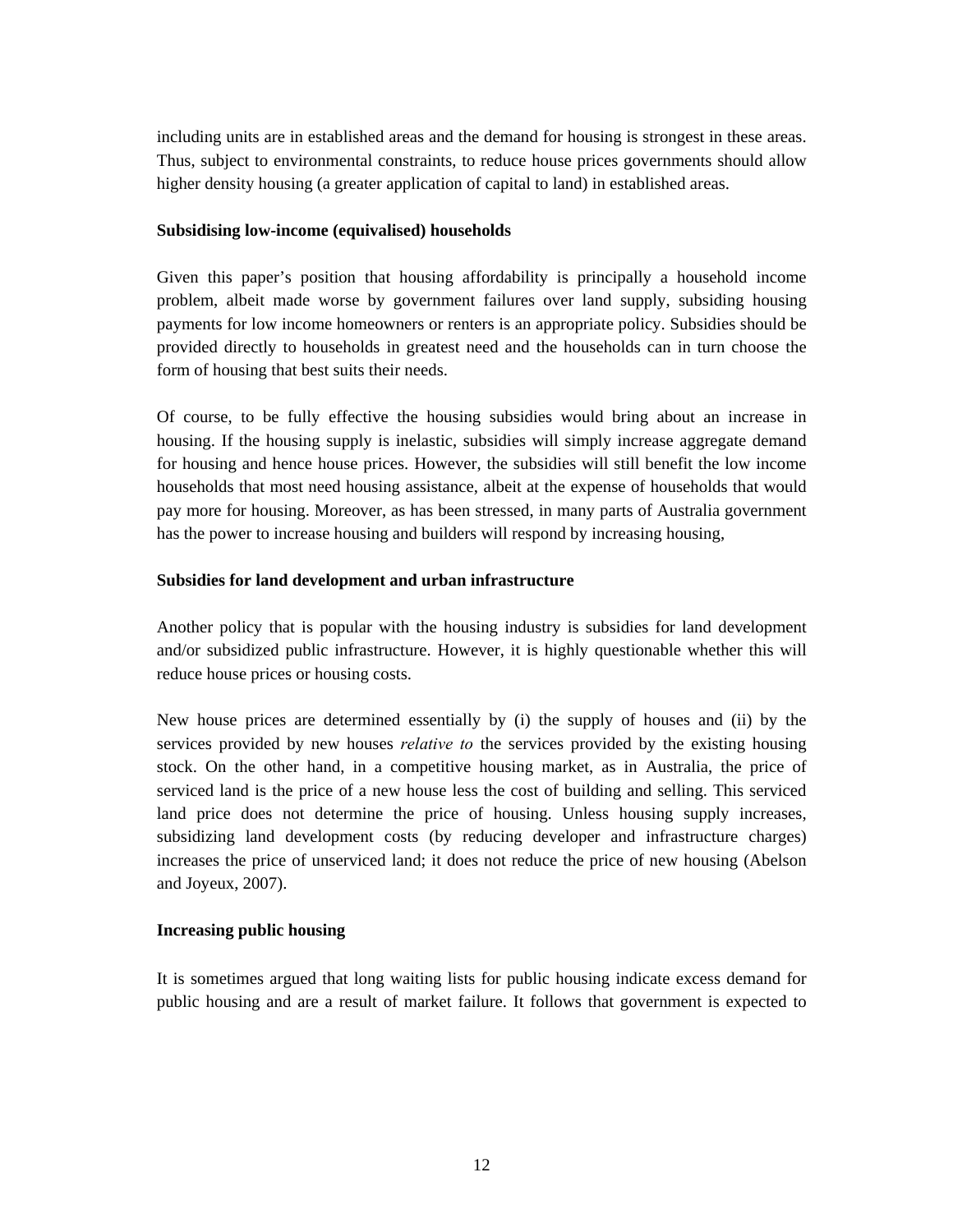respond by providing more public housing. Three main reasons given in a recent consultant's  $report<sup>4</sup>$  $report<sup>4</sup>$  $report<sup>4</sup>$  are:

- Externalities: an adequate level of housing has a range of external benefits and contributes to a healthier and more productive workforce.
- Complex needs: the market does not supply adequate housing to households in crisis, vulnerable groups or high risk groups.
- Shortages of affordable housing in the rental market.

Only the first point relates to market failure. The other two points are based on a misunderstanding of the meaning of market failure. They are not market failures as described in mainstream economic texts.

Moreover, the view that there is excess demand for public housing is fundamentally flawed. In New South Wales (and doubtless elsewhere) there is a queue for public housing because public housing contains an ongoing subsidy of about \$5500 a year per tenancy compared with a private rental subsidy of under \$2000 a year which is also conditional on continued low income. Thus, anyone who is eligible for a housing subsidy is a potential consumer of public housing. In such circumstances it is not meaningful to talk about a demand for public housing. If households were given a rental subsidy of \$5500 per annum for housing they might well choose to take this instead of public housing.

The basic policy issue is what level of housing subsidy should be provided to households who find housing "unaffordable"? This depends on political judgments of needs, not on the spurious use of the concept of the demand for public housing.

In any case, if the housing market is efficient, there is no case for a separate public housing policy except where private firms fail to provide any suitable housing. This may indeed occur for some households with complex needs or disabilities who find it difficult to maintain independent lives and housing.

#### **Providing real interest only loans for housing**

Households can face up-front liquidity costs when they are required to make mortgage repayments and pay interest in nominal interest terms. Nominal housing costs could be significantly reduced in the short run if households were required to pay only real interest rates on their mortgages. These real interest rates would increase in absolute terms each year as the

<span id="page-12-0"></span> $\overline{a}$ <sup>4</sup> This report cannot be formally cited.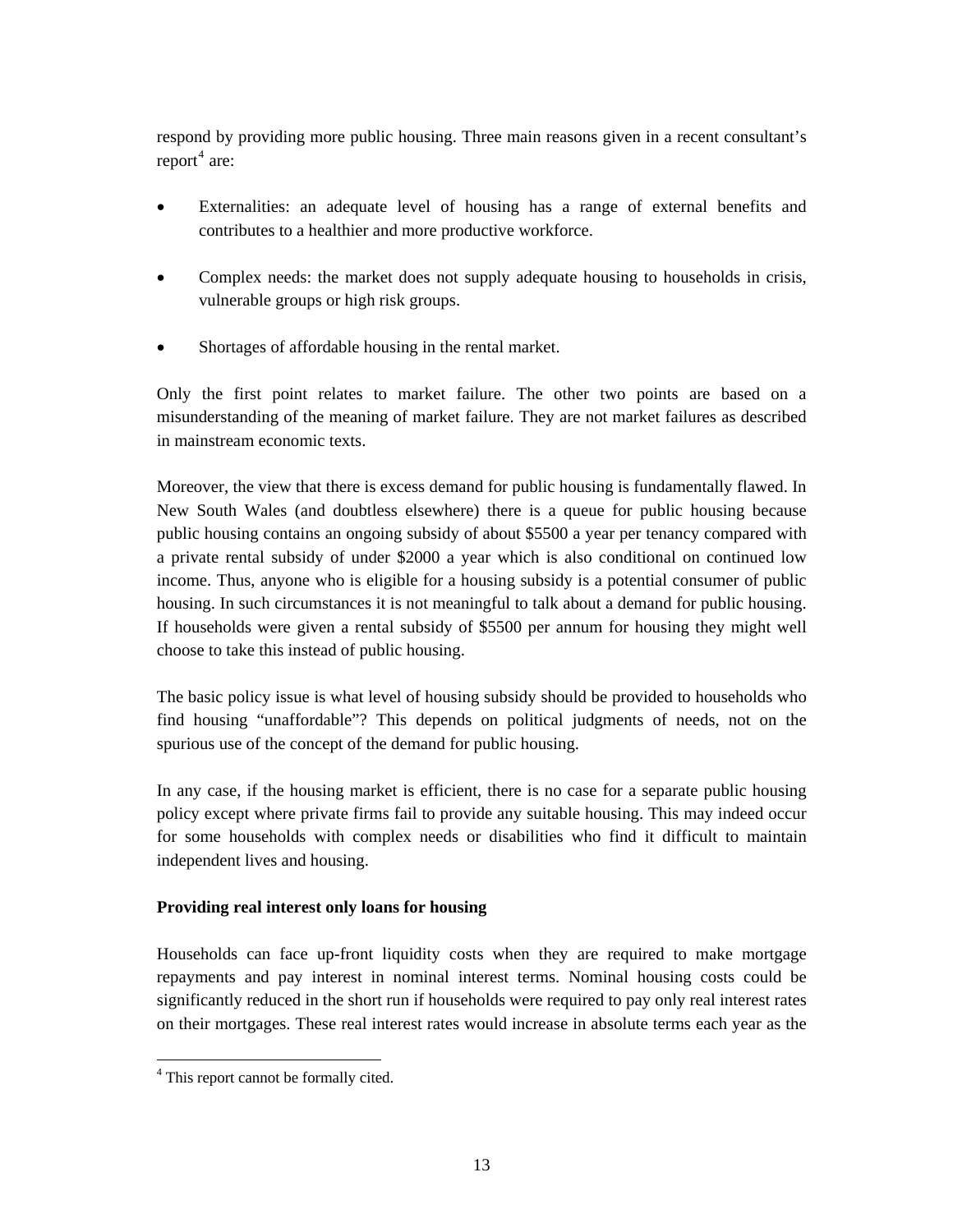nominal house value increased (as there would be no loan repayments). In the absence of mortgage repayments, mortgages would rise in nominal terms and be a constant proportion of house prices. Such a policy would raise housing affordability as currently defined by several authorities.

However, if markets are unwilling to make such loans, it would be hard to argue that governments should step in and make them. The administrative costs would be considerable. There could be a lack of transparency on the one hand and increased public risk if property prices fell on the other. Subsidising low income households directly and transparently, including possibly via interest rate subsidies, seems preferable.

#### **Reducing demand (subsidies) for owner-occupied housing**

Australian homeowners receive significant net subsidies, including un-taxed imputed rent and capital gains. Abelson and Joyeux (2007) estimate that these subsidies are equivalent to 8 per cent of imputed housing rentals and increase house prices overall by an estimated 2 per cent. However, the effect on house prices is small because the subsidy does not apply to rental housing and it is assumed that housing supply responds to the increase in prices and so constrains the price increases. This implies in turn that the impact of these subsidies on rents is not very large.

Of course, if home owner subsidies were reduced, real homeowner user costs would rise. Thus home owning would become less affordable. Overall, reducing owner-occupied subsidies would be an indirect and not very effective way to improve housing affordability for renters.

#### **Disallowing tax benefits from negative gearing policies**

Another similar policy that is discussed from time to time is disallowing (or quarantining) tax deductions for negative gearing. This means that investors would not be allowed to claim tax deductions for interest payments when a loss is incurred on a rental property investment. If the deductions are quarantined, investors can claim a tax deduction for interest payments only after there is a cumulative net surplus (this is the UK system). Currently, about a half of all Australian residential property investors claim tax deductions for losses on residential properties. On the other hand, Australian residential property investors are required to pay tax on only 50 per cent of realized nominal capital gains, so there is an asymmetry in the tax arrangements that favour residential investors.

However, Abelson and Joyeux (2007) show that the net benefits of the Australian tax system to residential investors are small and certainly much smaller than the tax benefits provided to owner-occupiers. The authors concluded that any significant change to the negative gearing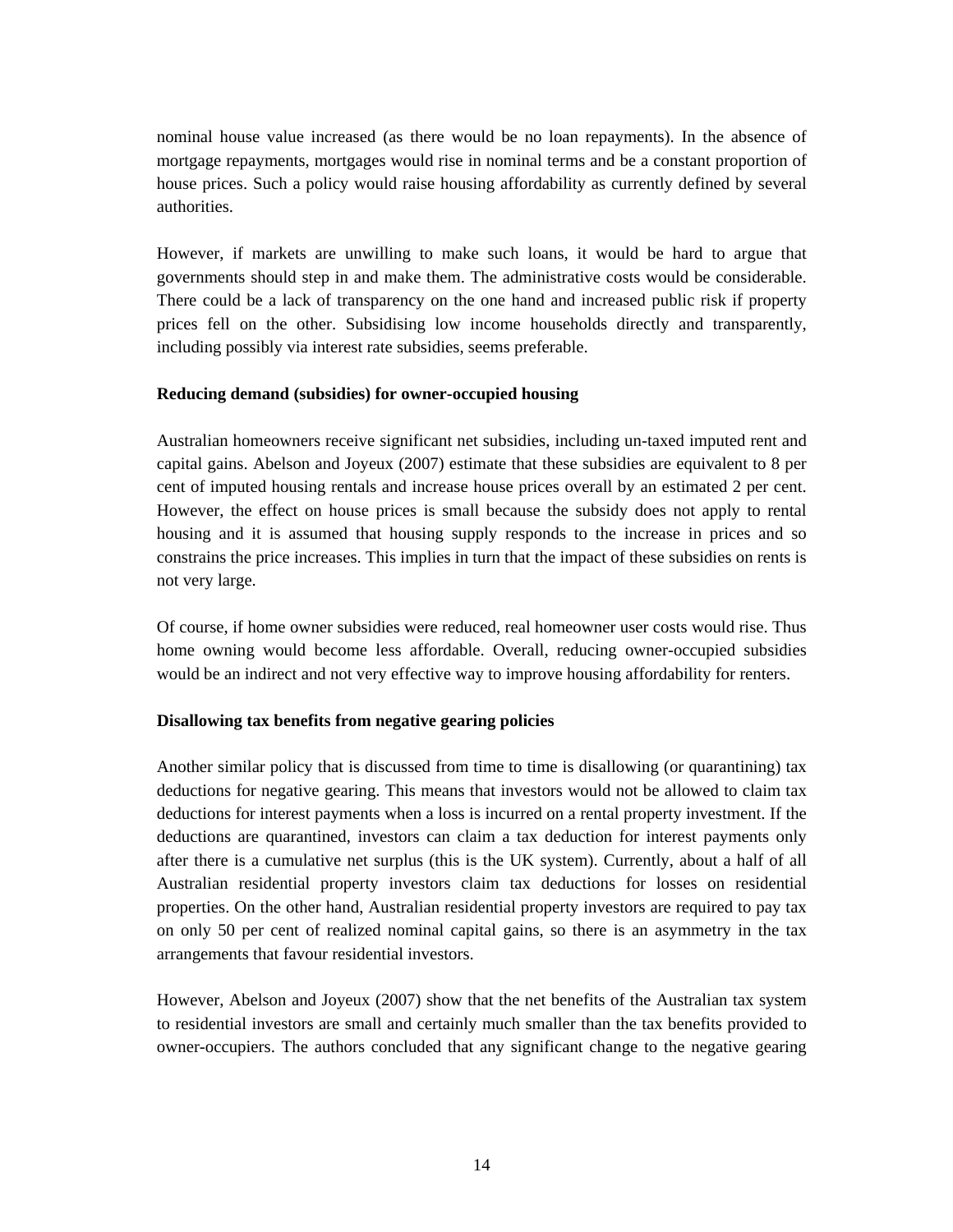provisions would reduce the supply of rental housing and increase housing costs for renters, but have little impact on prices in the larger owner-occupied market.

#### **Housing Affordability Fund**

 $\overline{a}$ 

Under the Housing Affordability Fund (HAF), the Australian Government aims to reduce the cost of home ownership for up to 50,000 low to moderate income new home buyers by lowering infrastructure and regulatory costs and increasing the supply of housing. The Fund will target greenfield and infill developments where high dwelling demand exists or is forecast for the next five years. Applicants for the funds, likely to be mainly state and local governments, must show how the cost savings to developers (due mainly to reduced charges) will be passed to new home buyers. Priority will be given to entry-level or moderately priced housing. $5$ 

However, the policies for the HAF are not clearly defined. For example, it is not clear whether new home buyers must be first time purchasers or what a moderate income is. It is not clear how high dwelling demand will be determined. Many first home buyers may prefer inner-city locations that are generally better served with infrastructure (and generally will be because of economies of scale) rather than locations with lower density living. Nor is it clear how applicants for HAF funding will be able to show that the price of housing produced in 2 to 5 years time will be lower by the amount of the subsidy (say \$10,000 per house) than it would be without the subsidy. Moreover, if someone does obtain a house at \$10,000 below market price, what is to prevent them from re-selling the house a few years later at the market price?

The reality is that subsidizing developers generally has no underlying impact on house prices. For any given supply of housing, house prices *rise* with the quality of associated infrastructure. On the other hand, so long as the price of land for housing exceeds the value of land in alternative uses, reducing infrastructure charges will increase the price of unserviced land but not reduce house prices. Only increasing housing supply (or producing inferior housing) will reduce house prices.

The Australian Government also proposes to provide funds to local governments that reform planning processes to reduce the cost of a new home. This will include funding for a national electronic development assessments and on-line tracking system. While a more efficient development approval (DA) system is certainly desirable, the key issue for low cost housing is whether this will increase the supply of housing as well as reduce the cost of the DA process. Any efficiency dividend will reduce house prices only if housing supply is increased and it is

<span id="page-14-0"></span><sup>&</sup>lt;sup>5</sup> For a description of the Housing Affordability Fund, see Australian Department of Families, Housing, Community Services and Indigenous Affairs, 2008, *Housing Affordability Fund, Consultation Paper* and *Housing Affordability Fund: The Guidelines* (see www.fahcsia.gov.au).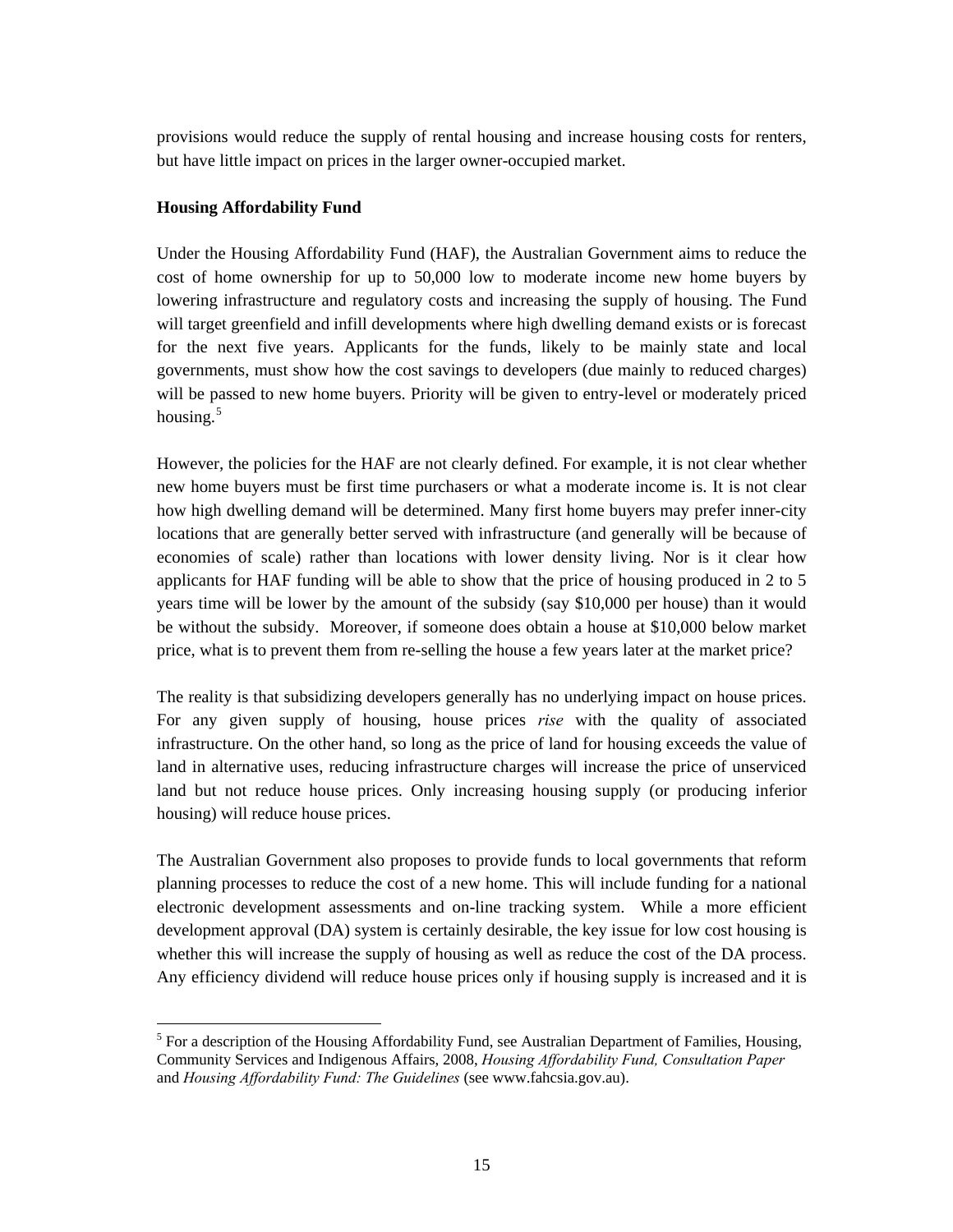not clear how the Government will validate how planning improvements affect housing supply.

In conclusion, it is important to improve supply side efficiencies, to expedite planning and DA processes, and to have efficient (non-distorting) charges for infrastructure. However, to assist low income first home buyers, subsidies to them would facilitate home purchase, enable them to exercise their preferences over housing, introduce fewer distortions into the housing market, and be simpler and fairer to administer than the HAF.

#### **National Rental Affordability Scheme**

 $\overline{a}$ 

The Australian Government also proposes to increase the supply of affordable rental properties by  $50,000$  over five years. <sup>[6](#page-15-0)</sup> The Government proposes to subsidise institutional investors who provide new housing at 20 per cent or more below the market rental for 10 years to tenants receiving the maximum rate of Commonwealth Rent Assistance and paying at least 30 per cent of gross income in rent.

The scheme appears generous. The Commonwealth has pledged an annual subsidy of \$6000 per dwelling and expects the States and Territories to provide a further \$2000 in direct assistance. This total subsidy of \$8000 per dwelling considerably exceeds the current subsidy of about \$5500 per dwelling unit of public housing in Sydney and just under \$2000 per household for a private rental subsidy (Abelson and Joyeux, 2007). Comparatively few renters will benefit and this appears to represent an inefficient use of public funds.

There are several other issues. It is not clear how "institutional investors" will be defined and chosen, whether ownership of housing assets can be transferred, or how this arrangement can be monitored. There will also need to be a mechanism for establishing market rents. It is not clear what will happen if a tenant's incomes increase and the tenant(s) become ineligible for the maximum rate of Commonwealth Rent Assistance. Sub-letting of housing is an efficient response to housing problems. However, sub-letting will presumably be banned. This in turn creates a monitoring problem.

Nor is it clear why tenants should be supported only if they pay at least 30% of gross income in rent. Hardship is generally defined by disposable equivalised household income that allows for different kinds of household. It would be unfair to penalise a household with a given equivalised income that chooses to spend less that 30% of income on housing.

<span id="page-15-0"></span><sup>&</sup>lt;sup>6</sup> Australian Department of Families, Housing, Community Services and Indigenous Affairs, 2008, *National Rental Affordability Scheme* (www.fahscia.gov.au).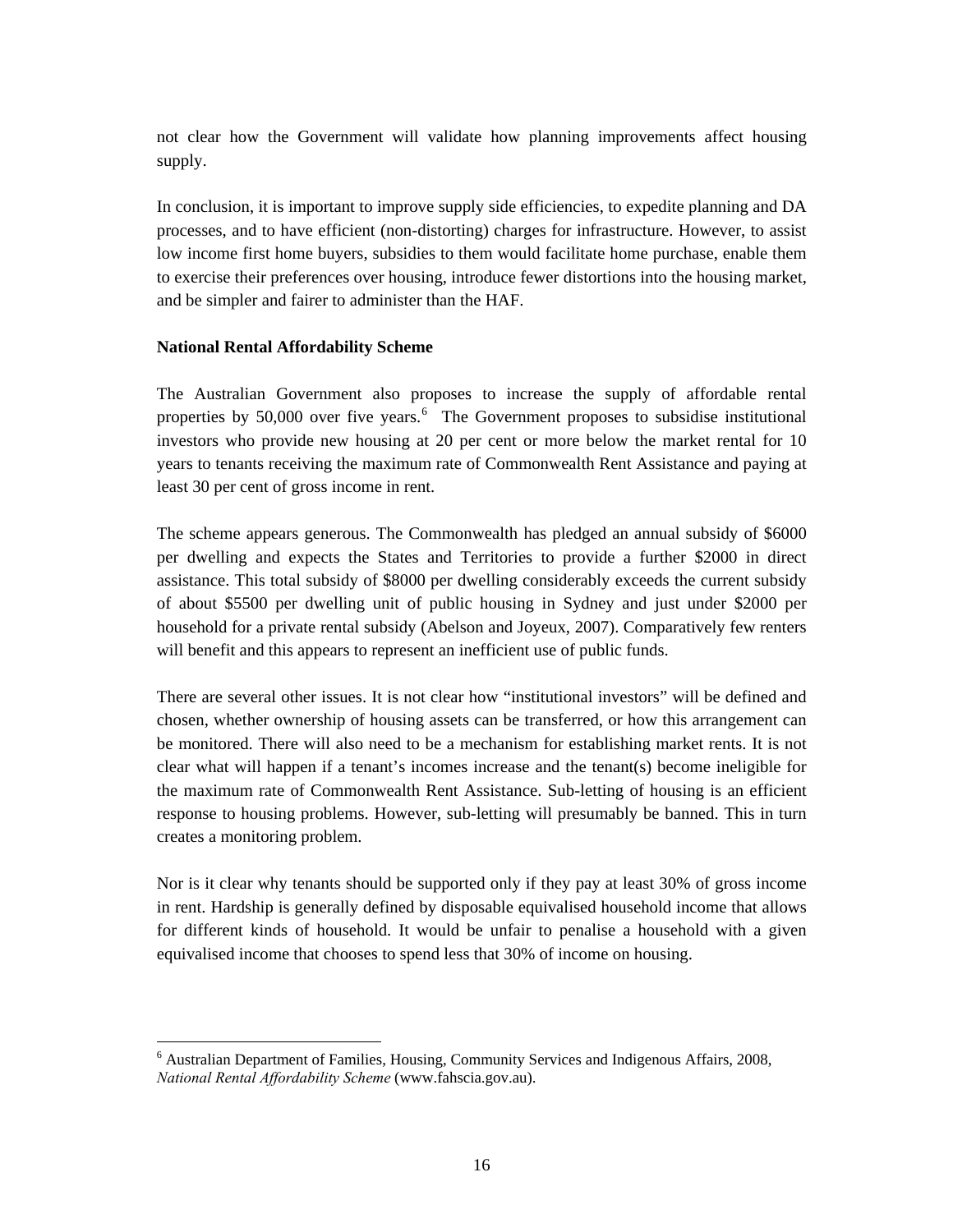The rental housing proposal does not address housing efficiency. Rather it simply introduces a supply side subsidy that appears to be expensive. A demand-side subsidy would directly benefit the recipients in greatest need, be a more transparent subsidy, and almost certainly be more cost-effective and simpler to administer than the Commonwealth proposal.

## **4 Conclusions**

Most current Australian measures of housing affordability are based on the acquisition costs of housing rather than on real housing user costs or rents, which are more reliable measures of housing costs. The acquisition cost indices define costs in nominal rather than in real terms and include mortgage repayments although these are savings rather than expenses.

Also, the affordability measures do not allow for household choice. Households choose the type of house, its size and location and make choices over household size and composition and thus over household income. Households who choose to spend a relatively high proportion of their income on housing are not necessarily suffering stress. Such definitions of stress are arbitrary. Some households spend a high proportion of their income on foreign holidays. But we would not describe these households as suffering from foreign holiday stress.

Housing affordability is essentially a household income problem made worse by government restrictions on the supply of housing. The housing market has few market failure features. This is not simply an academic debate about the nature of market failures. It has fundamental practical policy implications.

In summary, the paper argues that government should

(i) Base a housing affordability strategy on sound and measurable concepts of housing user costs or rentals and of the numbers and types of households who should receive housing support and how much, especially though not only renters.

(ii) Promote efficient housing land supply in established and greenfield areas. This should not require or involve subsidies to land development.

(iii) Provide housing income support or rental subsidies to households requiring support albeit that in many cases this would be a *de facto* income support grant.

(iv) Provide public housing in limited circumstances for households that cannot cope with independent living.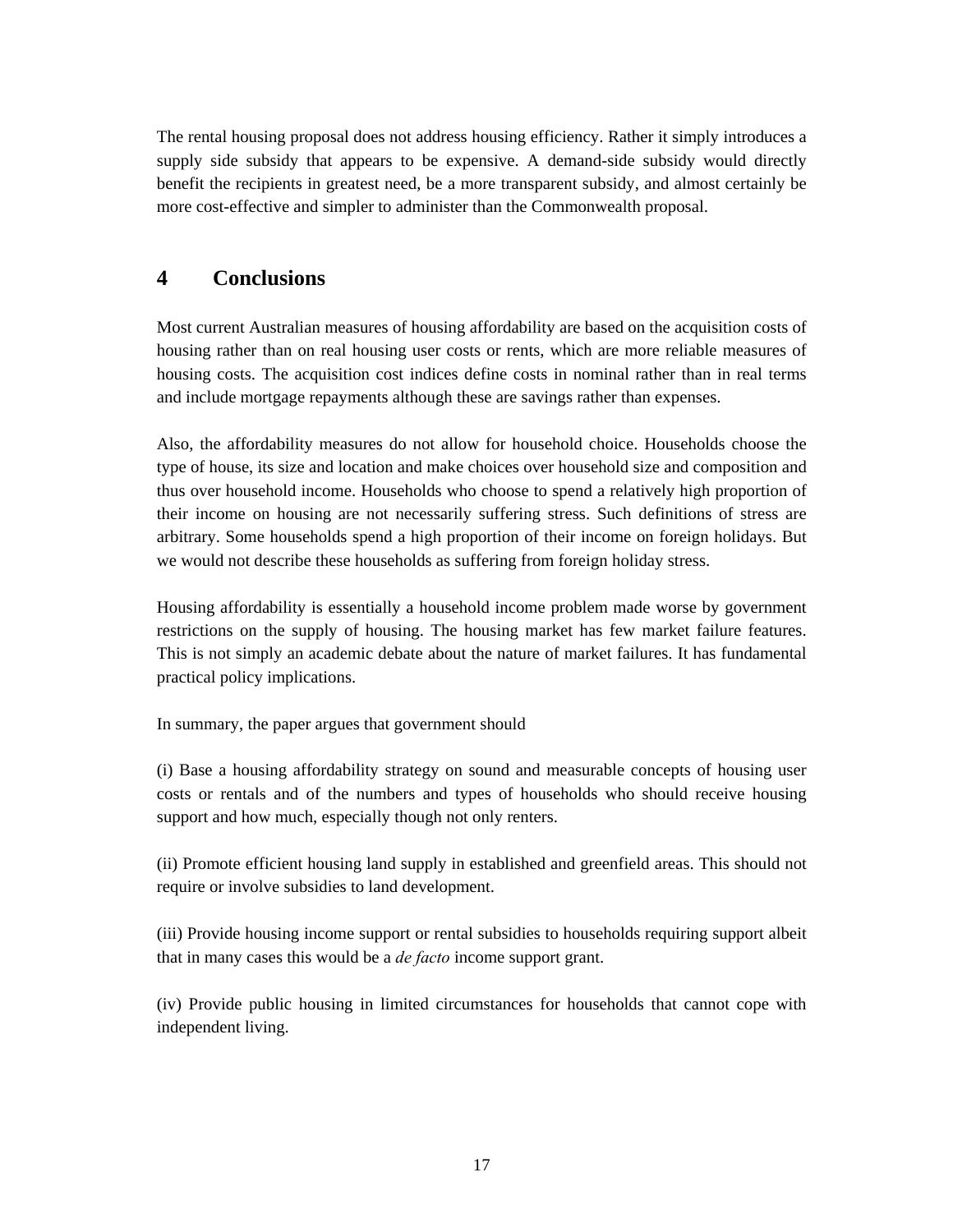On the other hand, the Australian Government's housing and rental affordability funding programs appear weakly defined and likely to be costly and ineffective.